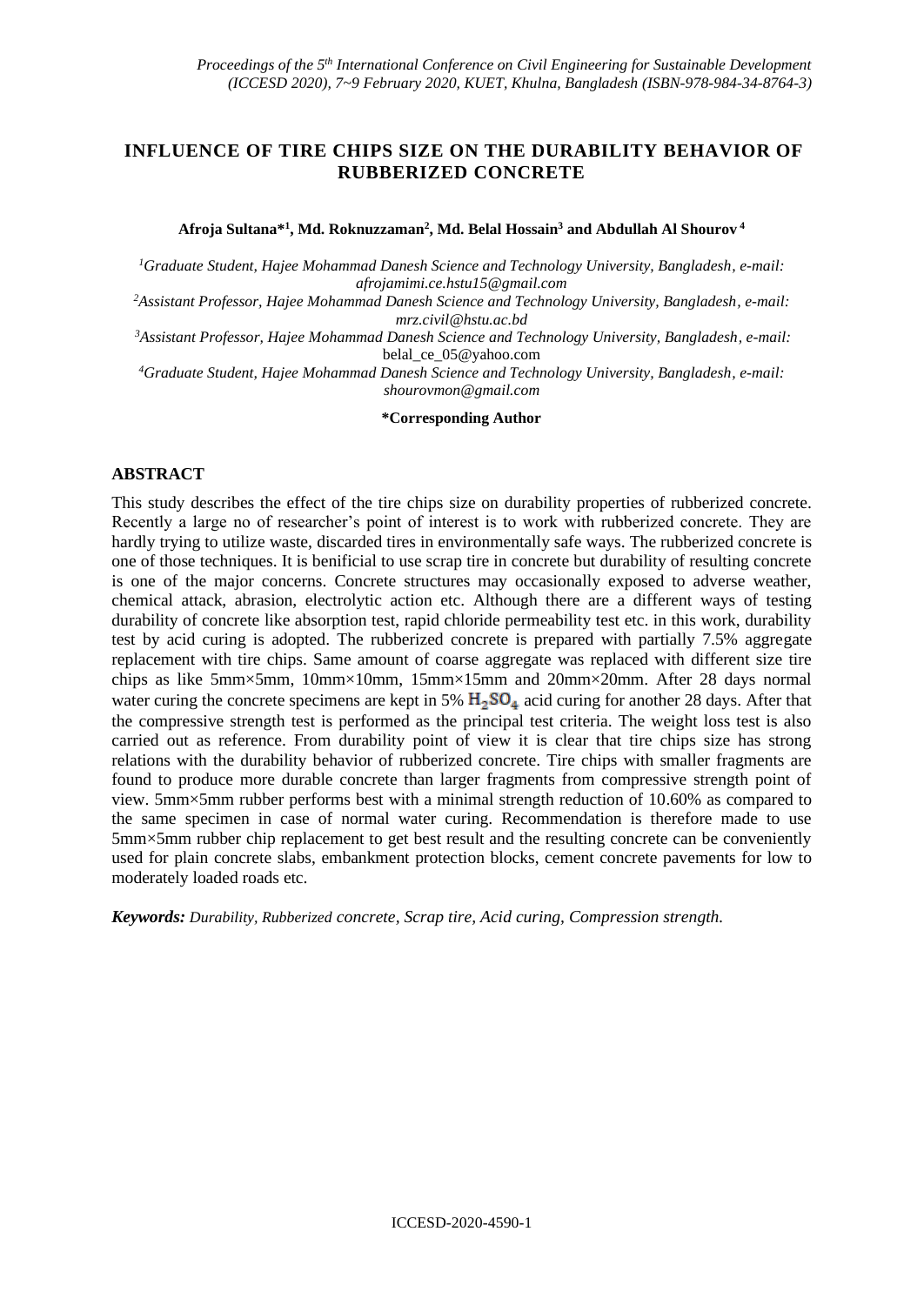## **1. INTRODUCTION**

The durability of cement concrete can be defined as its ability to resist weathering action, chemical attack, abrasion and any other phenomenon of deterioration. Durable concrete will retain its original form, quality and serviceability when revealed to its environment. For a long time, concrete was considered to be very durable material requiring a little or no maintenance. The assumption is largely true except when it is subjected to highly aggressive environments. We build concrete structures in highly polluted urban areas and industrial areas, aggressive marine environments, harmful sub-soil water in coastal area and many other hostile conditions where other materials of construction are found to be non-durable and unsuitable. Since the use of concrete in recent years, have spread to highly harsh and hostile conditions, the earlier impression that concrete is a very durable material is being threatened, particularly on account of premature failures of number of structures in the recent past. In the past days, only strength of concrete was considered in the concrete mix design procedure assuming strength of concrete is an all-pervading factor for all other desirable properties of concrete including durability. Although compressive strength is a measure of durability to a great extent but it is not entirely true that the strong concrete is always a durable concrete. For instance, while it is structurally possible to build a jetty pier in marine conditions with 20 MPa concrete, environmental condition can lead this structure to a disastrous consequence. In addition to strength of concrete another factor, environmental condition or what is generally call exposure condition has become an important consideration for durability now-a-days. Concrete having a low permeability to water and dissolved chemicals will generally be durable in most exposure conditions. Permeability of concrete is impacted by water to cementitious materials ratio (w/cm), and type and proportions of cementitious materials used in the mixture. The w/cm is the ratio of the weight of mixing water to the weight of all cementitious materials. (Shetty, 2005).

A study on the experimental investigation of durability test on concrete cubes was held which is the characteristic strength for M30 grade of concrete and for micro concrete is checked. The cubes after 28 days of curing in water is immersed in 5%  $H_2SO_4$  and 5% HCL of the total volume of water separately for 28 and 56 days to evaluate the decrement in the strength as compared to normal condition and showed that the compressive strength is reduced and the reduction slightly more at immersing in  $H_2SO_4$  as compared to HCL (Patel et al., 2017). ACI 318 defines Exposure Classes (EC) within each Exposure Category based on the severity of exposure. Increasing severity is represented by higher numerical value in the EC designation. The numeral number "0" is used when the condition does not apply. The designer is required to assign the durability EC for each member type in a structure. This sets the basis and lends clarity to the requirements for concrete. Following Table 1 shows durability requirements for different exposure classes as described below in accordance with American Concrete Institute (ACI) standards.

| <b>Exposure Class</b>                        | Max w/cm | Min $f_c$ (psi) |
|----------------------------------------------|----------|-----------------|
| F0, S0, W0, C0, C1                           | None     | 2500            |
| F1                                           | 0.55     | 3500            |
| S1, W1                                       | 0.50     | 4000            |
| S2, S3, F2, F3 (plain)                       | 0.45     | 4500            |
| C <sub>2</sub> , F <sub>3</sub> (reinforced) | 0.40     | 5000            |

Table 1: Minimum specified strength  $f_a$  and max w/cm for ACI 318 durability exposure classes

The exposure classes are explained as:

#### **Freezing and thawing exposure (Category F)**

- F0 for no exposure
- F1 for a lower level of saturation when exposed to freezing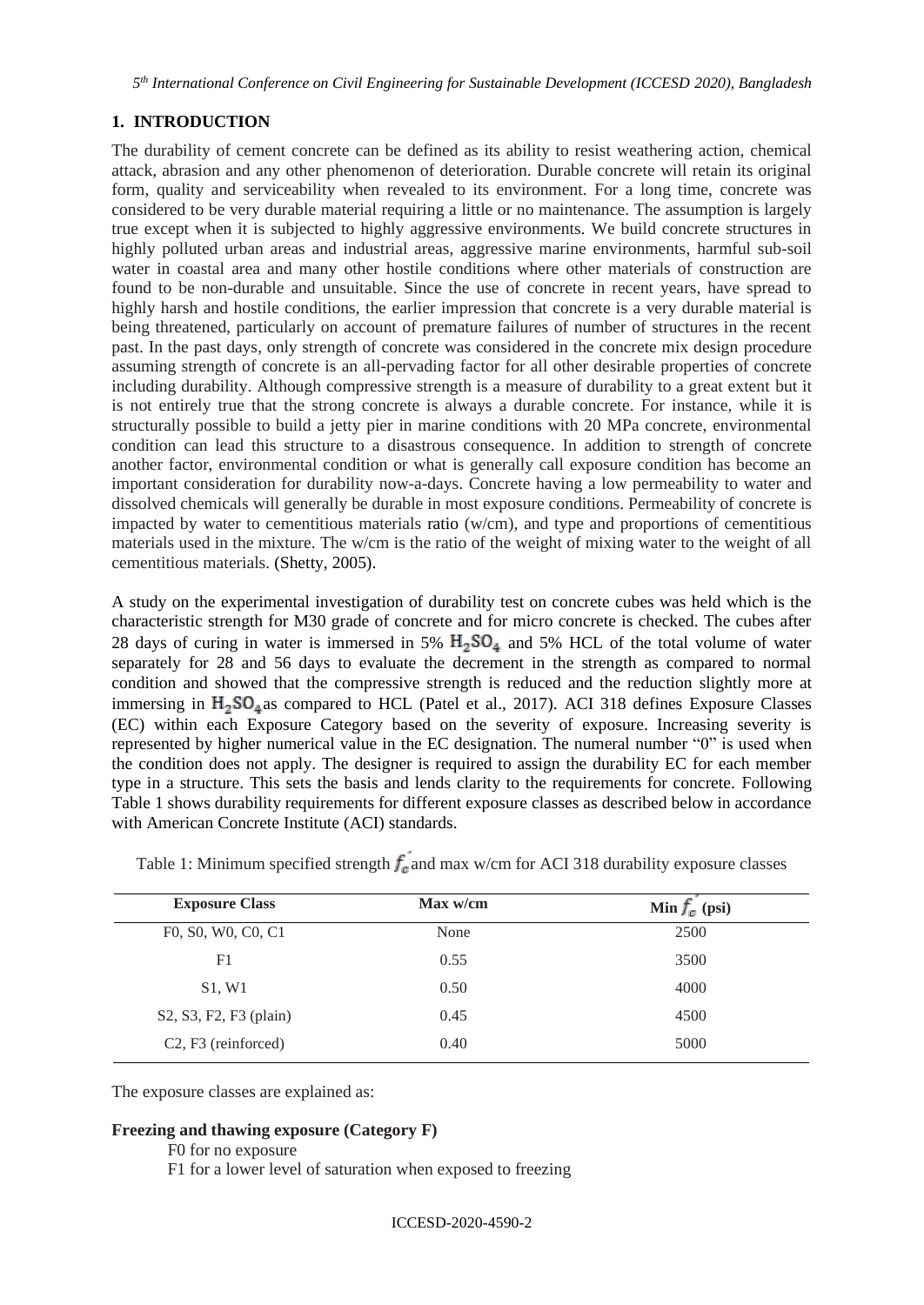F2 for higher level of saturation and F3 for higher level of saturation and the potential for application of deicing chemicals

## **Sulfate Exposure (Category S)**

ECs (Exposure Classes) are defined based on concentration of water-soluble sulfates  $(SQ_4^{2-})$  in soil (% by mass) or water (ppm) in contact with the member.

| $\text{S}0 \leq 0.10\%$   | $<150$ ppm                |
|---------------------------|---------------------------|
| $S1 \quad 0.10 - 0.20\%$  | 150-1500 ppm and seawater |
| S <sub>2</sub> 0.20-2.00% | $<$ 1500-10000 ppm        |
| $S_3 > 2.00\%$            | $>10000$ ppm              |

### **Corrosion protection of reinforcement (Category C)**

C0 for members dry in service

C1 for moist in service

C2 for moist and exposed to an external source of chlorides

### **Concrete in contact with water (Category W)**

W0 for dry in service or in contact with water where low permeability is not required

W<sub>1</sub> for concrete in contact with water requiring low permeability

## **2. METERIALS AND METHODS**

### **2.1 Materials**

In this study the materials used to produce the concrete mixtures were sand as fine aggregate, stone chips as coarse aggregate, cement as binder, water and tire chips (Figure 1) as partial replacement of coarse aggregate. Sulphuric acid was used for acid curing to observe durability characteristics (Patel et. al., 2017). All these materials were collected from convenient local sources in Dinajpur, Bangladesh. Maximum size of coarse aggregate was 19 mm. Potable water was used for concrete preparation conditioned to the room temperature. The waste tires were collected from local machinery workshop. The tire fibers without any metal wire had been selected and cut in different sizes as per requirement. The collected tire was cut into 5mm×5mm, 10mm×10mm, 15mm×15mm and 20mm×20mm sizes. American Society for Testing and Materials (ASTM) standard procedures were adopted to determine several properties of materials. Properties of materials are presented in Table 2.



Coarse aggregate Fine aggregate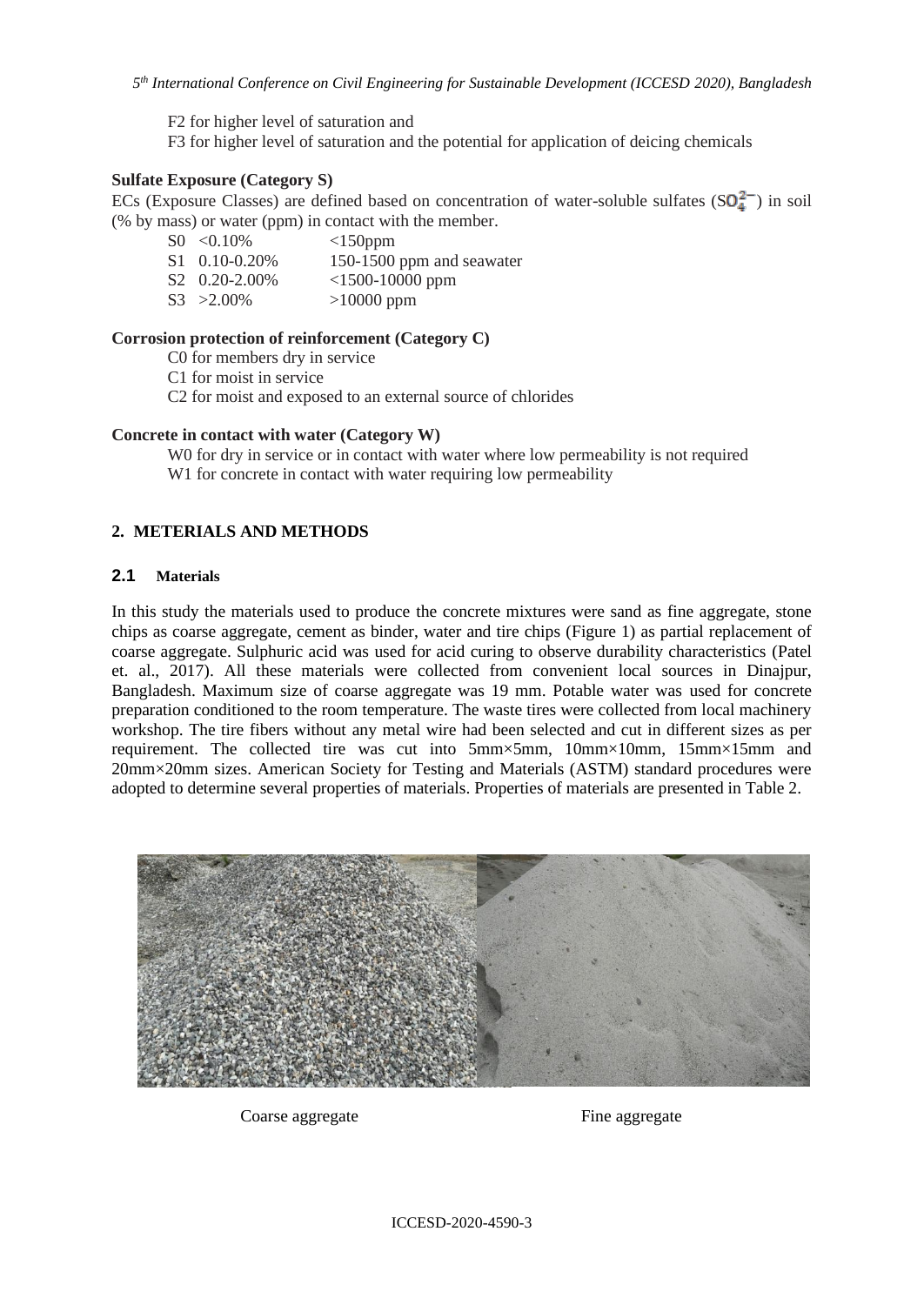

Tire chips

Figure 1: Materials; coarse aggregate, fine aggregate and tire chips

| Coarse Aggregate<br>(Stone Chips) | Specific Gravity: 2.73<br>Water Absorption: 1.12%   |  |  |
|-----------------------------------|-----------------------------------------------------|--|--|
|                                   | Fineness Modulus: 6.87                              |  |  |
| Fine Aggregates                   | Specific Gravity: 2.67                              |  |  |
| (Sand)                            | Water Absorption: 1.35%                             |  |  |
|                                   | Fineness Modulus: 2.71                              |  |  |
|                                   | Specific Gravity: 1.26                              |  |  |
|                                   | Water Absorption: 0.03%                             |  |  |
| Tire Chips                        | Thickness: 5 mm                                     |  |  |
|                                   | Colour: Ashy                                        |  |  |
|                                   | Normal Consistency: 24%                             |  |  |
|                                   | Initial setting time: 120 min                       |  |  |
| <b>Binding Materials</b>          | Final setting time: 300 min                         |  |  |
| (Ordinary Portland Cement)        | 3-days compressive strength (50 mm cube): 22.9 MPa  |  |  |
|                                   | 7-days compressive strength (50 mm cube): 34.8 MPa  |  |  |
|                                   | 28-days compressive strength (50 mm cube): 41.4 MPa |  |  |
| Water                             | Potable water                                       |  |  |
| Acid                              | 5% Sulphuric acid                                   |  |  |

## Table 2: Material Properties

# **2.2 Identification of Mix Arrays**

Tire chip or rubber content was kept fixed as 7.5% of coarse aggregate volume and water cement ratio was also kept constant as 0.45. A typical 1:1.5:3 proportioned (volumetric) concrete mixes was taken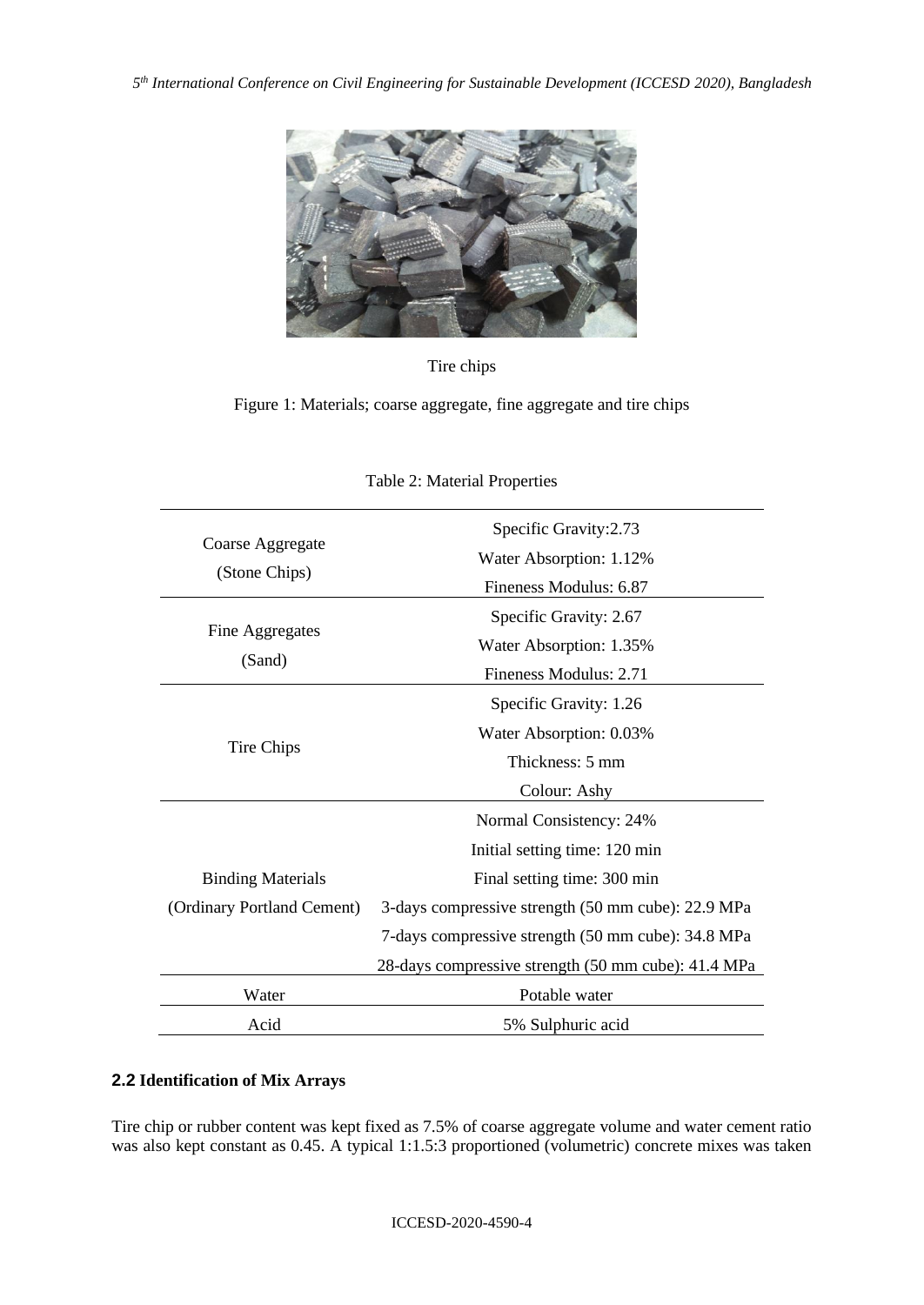into account. Keeping all other factors identical, only variation was made in size of tire chips. Each of the mixes with different rubber sizes are designated with a letter as presented in Table 3.

| <b>Mix Designation</b> | Size of added tire chips (mm×mm) |
|------------------------|----------------------------------|
| А                      | -                                |
| в                      | $5\times5$                       |
| C                      | $10\times10$                     |
| D                      | $15\times15$                     |
| E                      | $20\times20$                     |

Table 3: Designations of mix arrays

# **2.3 Preparation of Specimen**

Coarse aggregates are sieved and a well graded aggregate is prepared for the specimens. Collected tire is cut into required sizes manually. Concrete mix was prepared (Figure 2) and filled in the mold of size 100mm  $\times$  200mm. Mold is filled in 3 equal layers, layers are being compacted by a compaction rod with 25 strokes as per ASTM standard. Total 12 specimens for each mix designation were prepared among which 6 are for compressive strength test and the other 6 are for durability test.



Figure 2: Preparation of specimen

## **2.4 Laboratory Tests**

The test specimens were subjected to compressive strength tests and durability tests. Compressive strength tests were conducted after 28 days curing of the cylindrical specimens following standard procedure as described in ASTM C39/C39M-12. To observe the behavior of rubberized concrete durability test by acid curing was adopted. The specimens were cured in water for 28 days. After 28 days curing in ordinary water, the specimens were allowed to cure for further 28 days in 5% sulphuric acid solution. At the end of acid curing, the specimens were subjected to compressive strength test.

## **3. RESULTS AND DISCUSSIONS**

The durability of concrete can be defined as its ability to withstand weathering action, chemical attack, abrasion or any other process of deterioration. Durable concrete will retain its original form, quality and serviceability when exposed to its environment. In addition to strength of concrete another factor, environmental condition or what is generally called exposure condition has become an important consideration for durability. The test specimens for durability test were primarily cured in potable water. At its 28 days curing, cylinder surfaces were cleaned and weighed. The identified specimens were then immersed in 5% sulfuric acid solution for another 28 days. Compressive strength test results after acid curing of the specimens are given in Table 4.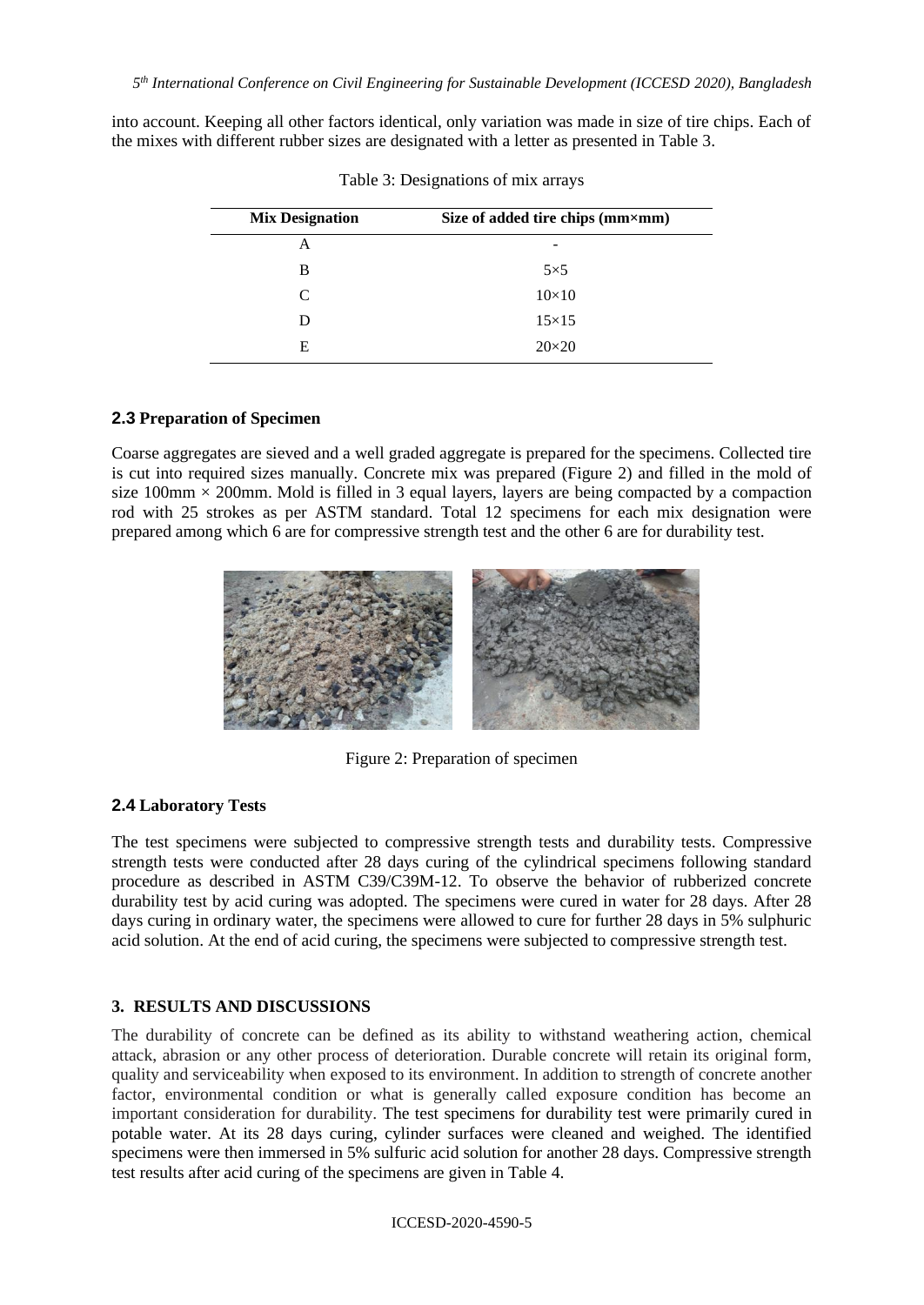| <b>Mix</b><br><b>type</b> | <b>Added rubber</b><br>chips size | <b>Strength after water-</b><br>curing (MPa) | Strength after acid-<br>curing $(MPa)$ | <b>Reduction of Strength</b><br>$(\%)$ |
|---------------------------|-----------------------------------|----------------------------------------------|----------------------------------------|----------------------------------------|
| A                         |                                   | 29.51                                        | 26.2                                   | 11.22                                  |
| B                         | $5mm\times 5mm$                   | 26.31                                        | 23.52                                  | 10.60                                  |
| C                         | $10mm\times10mm$                  | 20.11                                        | 16.94                                  | 15.76                                  |
| D                         | $15mm \times 15mm$                | 17.64                                        | 14.55                                  | 17.52                                  |
| E                         | $20mm\times 20mm$                 | 15.93                                        | 12.52                                  | 21.41                                  |

Table 4: Compressive strength after water curing and acid curing

The Table 4 shows the strength loss due to acid curing which gives an indication of its durability. The changes are presented graphically in Figure 3.



Figure 3: Compressive strength before and after durability test

According to ACI 318 Exposure Classes (EC), control specimen is durable for F1, F0, S0, W0, C0 and C1exposure conditions whereas mix B is applicable in F0, S0, W0, C0, C1 conditions. Due to rubber addition, the mix B fails to satisfy the requirement for exposure F1 condition. The other mixes C, D and E are not applicable in any of the exposure conditions defined by ACI 318 from durability point of view. A comparative picture of strength loss due to acid curing is shown in Figure 4.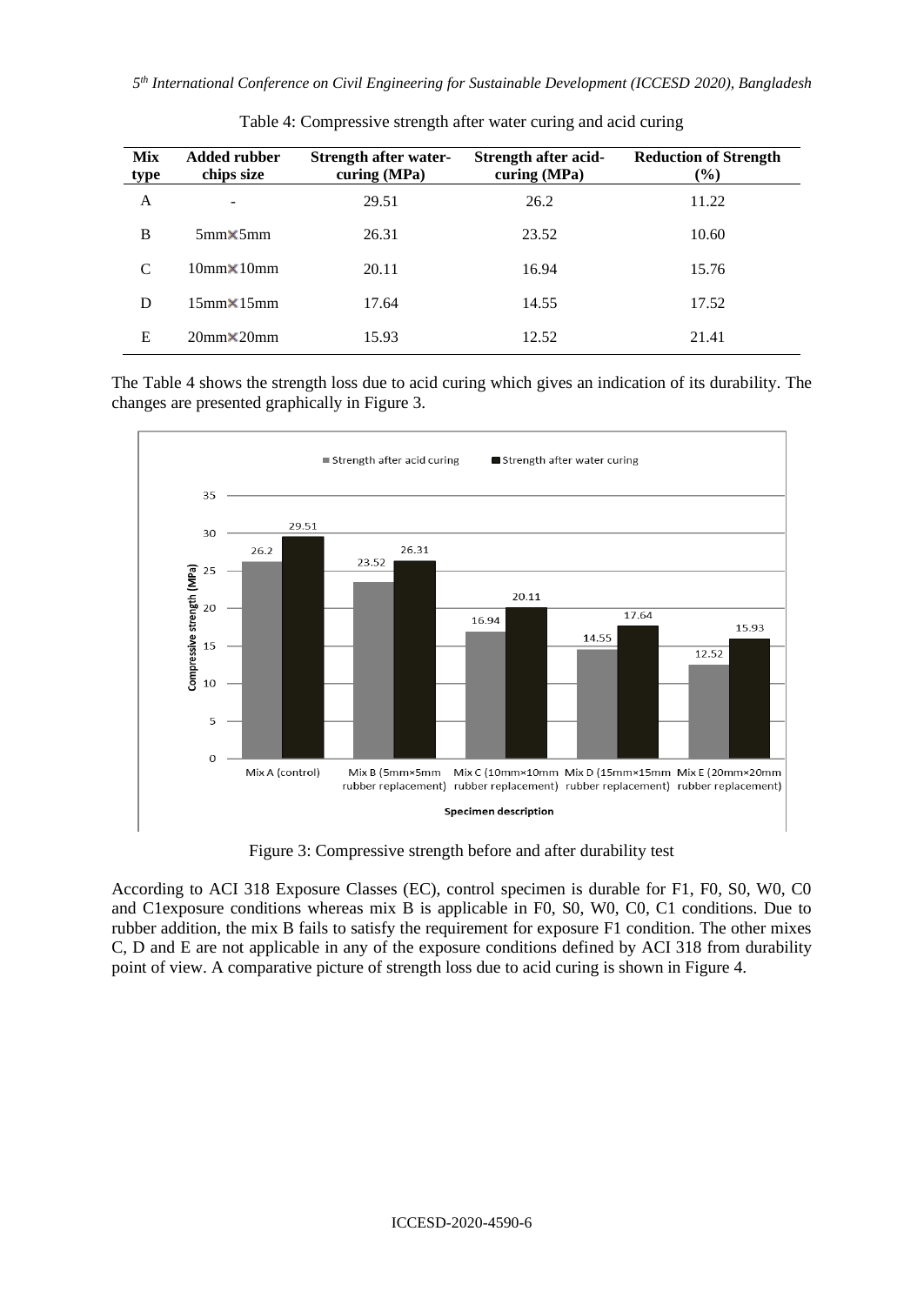

Figure 4: Strength losses due to acid curing

Weight loss measured after end of acid curing are tabulated at Table 5. The graphical representation of that is presented immediately below the table.

| Specimen No | Added rubber chips size | Weight loss $(\%)$ |
|-------------|-------------------------|--------------------|
|             |                         | 3.9                |
|             | $5mm \times 5mm$        | 2.4                |
|             | $10mm\times10mm$        | 1.77               |
|             | $15mm\times15mm$        | 0.99               |
| E           | $20mm\times 20mm$       | በ 97               |

Table 5: Weight loss (%) due to 28 days acid curing



**Specimen description** 

Figure 5: Weight loss due to acid curing

In case of rubberized concrete specimens, there was reduction in weight loss with the size of rubber chips increment. The reason behind this matter of fact may be the reaction between sulfuric acid and the cement constituent of concrete which causes the conversion of calcium hydroxide to calcium